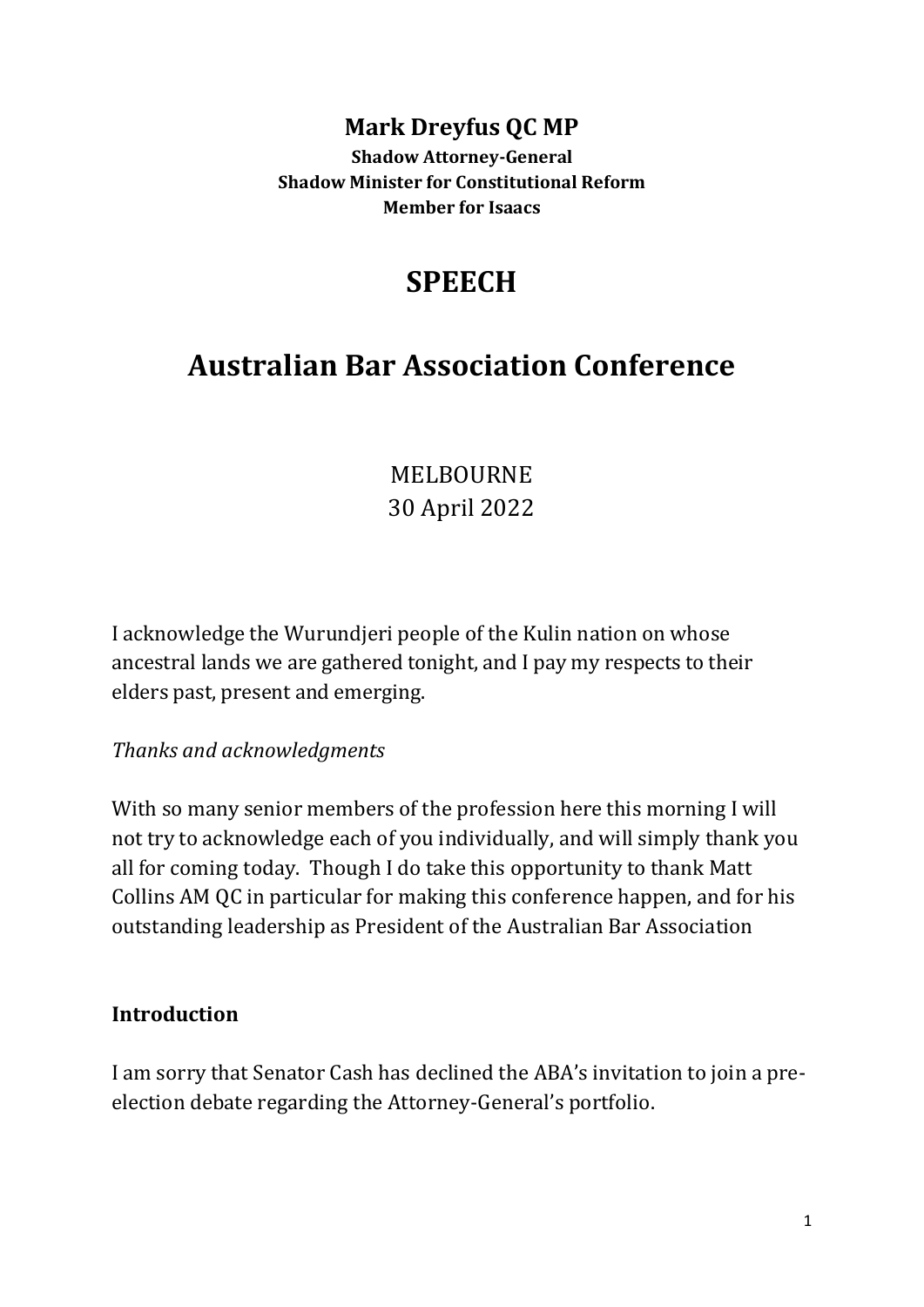The speech I want to give today is very different to the campaign speeches I have been giving around Australia over the last month. In this gathering of colleagues, I wanted to offer some broader reflections about some matters of principle, in particular, the rule of law.

I hope that by the end of my remarks you will appreciate why I often say that the Liberal Party of Scott Morrison has jettisoned many of the principles of the party founded by that eminent Australian barrister, Sir Robert Menzies.

### **The Government's record**

All federal elections are critically important. Because, as Paul Keating famously said, when you change the government you change the country.

There is so much I could say about why we need to change the government of this country but nothing makes the case better than the recorded speech we have just sat through from the Attorney-General, congratulating herself for the supposed achievements of the Morrison Government in the Attorney-General's portfolio.

That being said, I *do* have a few things say about why we need to change this government on 21 May, covering a number of matters that the Attorney-General did not appear to think worthy of mention in her speech, but which I think are central to the Attorney-General's portfolio.

First and foremost is the need to repair and strengthen what is in fact the keystone of our democratic system – and that is the rule of law. As the First Law Officer of the Commonwealth, the Attorney-General should fulfill a vital role in defending and uphold the rule of law. I do not believe that any of the Liberal Attorneys-General over the last nine years have fulfilled that vital function. To the contrary, a number of their actions have harmed the rule of law.

The rot set in early when Tony Abbott's Attorney-General, former Senator George Brandis, now curiously remembered as a 'moderate', led the attack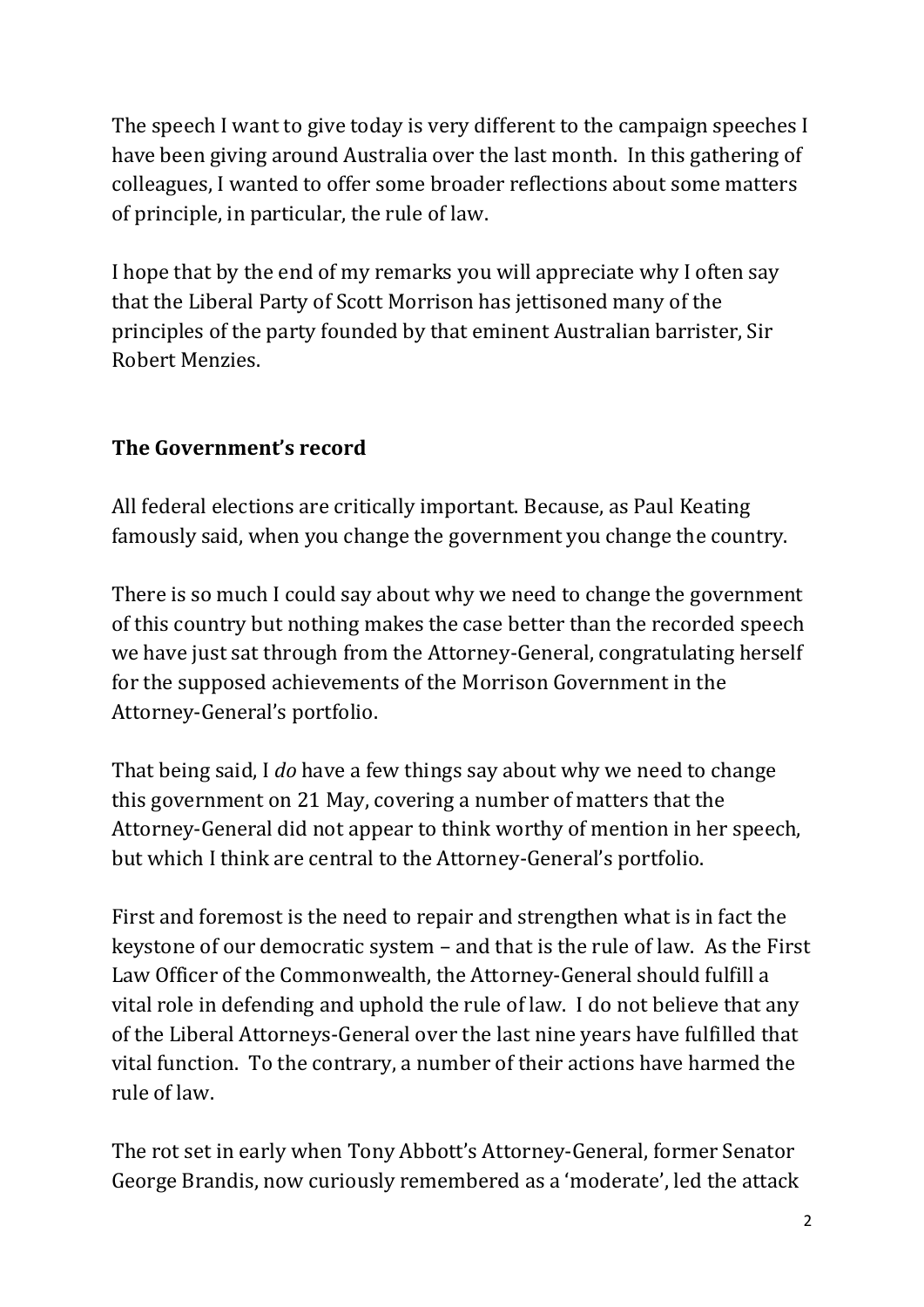on Professor Gillian Triggs and the Australian Human Rights Commission, sending his departmental secretary to try to induce her to resign for daring to publish a report that embarrassed the Abbott Government. The threat to the rule of law in this action was clear – if an independent statutory agency carrying out its statutory function of engaging in public debate dared to criticise the Government, it could expect its leaders to come under personal attack and its budget to be slashed. And so it was. But at least that threat was recognised by the Senate, which took the extraordinary step of censuring the Attorney-General of the Commonwealth for his role in the attacks on Professor Triggs.

However, not content with attacking Professor Triggs and cutting the Commission's funding, Senator Brandis also appointed to the role of Human Rights Commissioner, without even a pretence of transparency or merit based assessment, his Liberal Party mate Tim Wilson from the secretly funded right wing think tank, the Institute of Public Affairs. That action led to a warning from the international body responsible for accrediting national human rights institutions that this threatened the independence of the Human Rights Commission, and that its capacity to engage in international forums would be significantly diminished if it was downgraded to B-status. Senator Brandis wrote a letter promising it wouldn't happen again. A promise that was broken by both Mr Porter and by Senator Cash, with the consequence the Human Rights Commission has now been formally placed on a kind of probation due to the repeated attacks on its independence. The Commission's status is to be reassessed in 18 months, and if it isn't clear that it will be protected from the appointment of government mates and cronies, its status will be downgraded. This is an international embarrassment to a nation that once championed the international rule of law and the rules based order.

Senator Brandis also managed to embarrass Australia on the international stage with his spectacularly ill-considered and inept handling of the ASIO raid that he authorised on East Timor's Australian based lawyer, former ACT Attorney-General Bernard Colleary. Senator Brandis proudly announced the search of Collaery's home and office by press release, only to discover that he had touched off an international incident that landed Australia in the International Court of Justice – this time as a defendant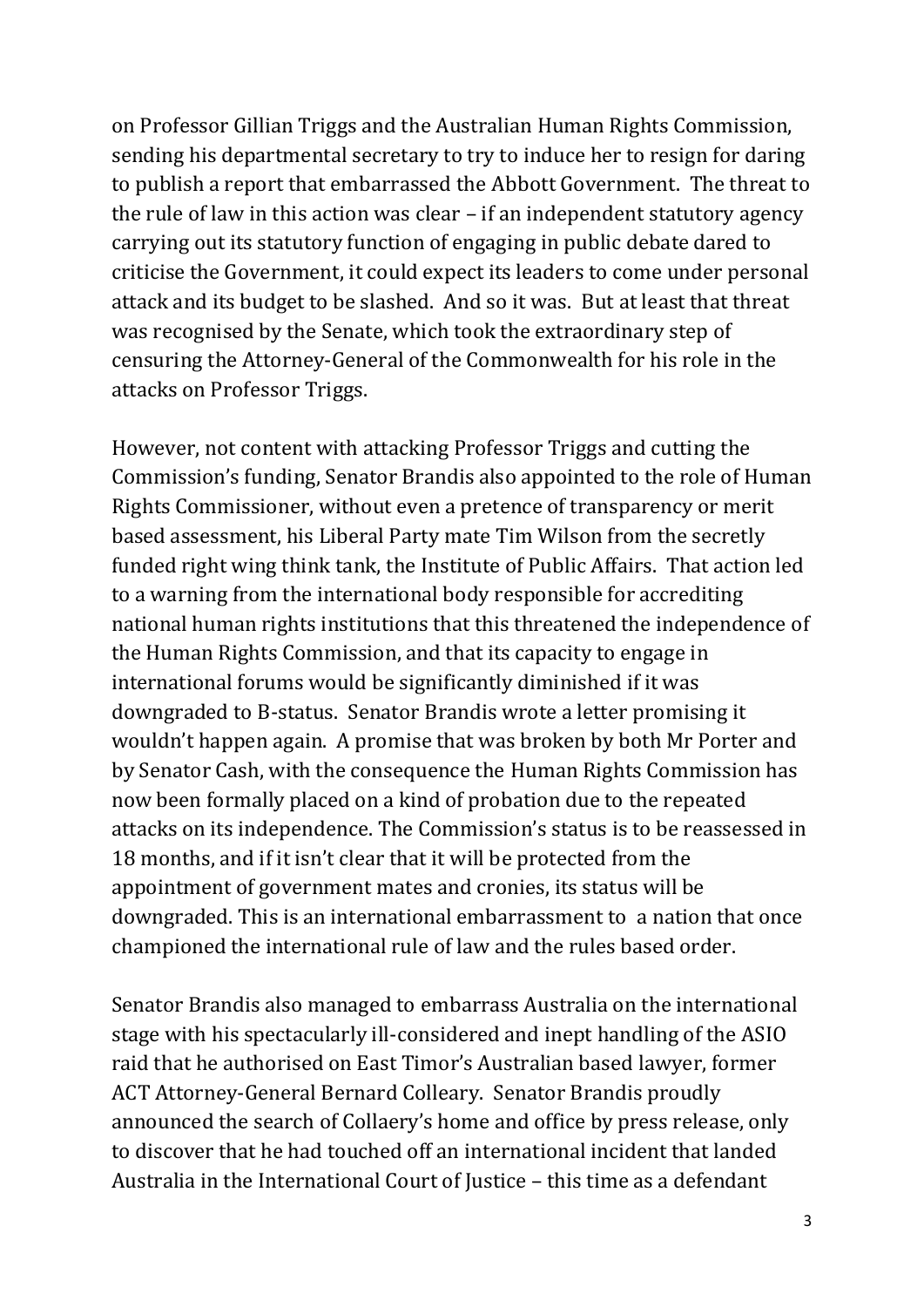accused of breaching due process and the sovereignty of our new neighbour. The statements made against Australia in the unfolding proceedings were excoriating regarding the attack on the rule of law those raids represented, and we lost that case comprehensively.

It might sound a little churlish to revisit such ugly events from 2013. But those events are not historical. As I'm sure everyone here is aware, Mr Collaery and the intelligence officer he was acting for, Witness K, were later charged with a number of criminal offences under the Intelligence Services Act. Those prosecutions were only allowed to proceed because Mr Porter authorized them. While Witness K pleaded guilty and received a noncustodial sentence, Mr Collaery is still defending himself against the criminal charges.

While I will not comment on the substance of the charges, the very manner in which the Government has sought to conduct the prosecution appears to me to be an affront to the rule of law. There have been some fifty preliminary hearings to date, with well over four million dollars spent by the Commonwealth alone, and still there is no trial date for Mr Collaery. The Morrison Government has also sought to have the trial conducted in secrecy, but was rebuffed last year by the ACT Court of Appeal which held that the trial should be held predominantly in open court to avoid damaging public confidence in the administration of justice. The Commonwealth has now appealed that decision to the High Court.

Despite repeated questions in multiple hearings of Senate Estimates, I have yet to hear a cogent explanation of how the public interest is served by the ongoing attempts to prosecute Mr Collaery, a former Attorney-General of the ACT who is now well over seventy, in relation to an allegation of disclosure of events alleged to have occurred almost twenty years ago. The contrast between the energy and resources the Morrison Government has been willing to spend on pursuing Mr Collaery, as opposed to its ignoring of the multiple scandals that have unfolded in the Government itself over recent years, demonstrates a stark double standard that is inimical to the rule of law.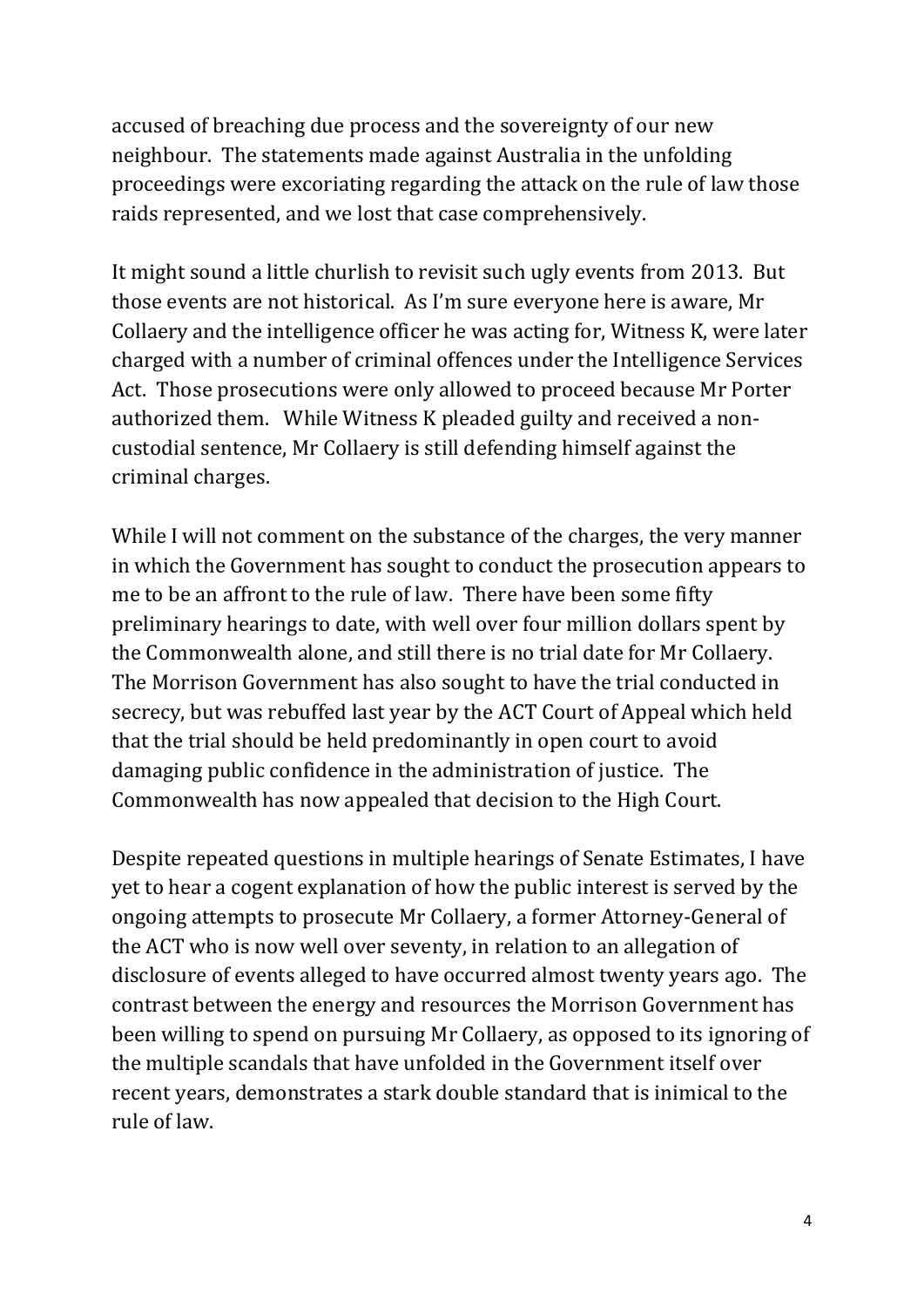Senator Brandis also did little to promote the rule of law by slashing funding to legal assistance services, and he was forced to reverse the cuts by a concerted campaign from many in the legal community, greatly assisted by complaints from principled members of the Government itself, like former Speaker Tony Smith, who is retiring this year. Senator Brandis also entirely terminated all Commonwealth funding to Environmental Defenders Offices, and that funding has never been restored.

Yet another attack on the rule of law that some here will remember occurred with Senator Brandis sought to hobble the independence of the Commonwealth Solicitor General, in an appalling subterfuge and attack against Justin Gleeson SC.

I have spent some time on events in the early years of this Liberal-National Coalition Government because it set the pattern for what was to follow.

The scandals around Christian Porter's term as Attorney-General are wellknown, and I will not revisit the matters relating to the historical rape allegations made against him now. People have a right to sue for defamation, but if they are sitting politicians, let alone the Attorney-General of the Commonwealth, the rule of law is undermined if they have their legal bills paid from a blind trust funded by persons unknown for their benefit.

It was on Mr Porter's watch the the stacking of the AAT with Liberal Party mates, failed candidates and staffers became truly shameless. These are appointments made without any kind of transparency or merits based assessment. At last count, it appears that around 90 such appointments of Liberal Party insiders have been made to the AAT. Clearly this behaviour does not serve the interests of justice, and undermines trust in an institution that was established to provide a measure of justice for those seeking review of government decisions affecting them.

Another attack on the rule of law under Mr Porter's watch occurred with the fiasco of Robodebt. This program was not solely the responsibility of Mr Porter, as Scott Morrison as Treasurer and Stuart Robert as Human Services Minister were also closely involved. But Mr Porter was Attorney-General during the period in which it was abundantly clear that the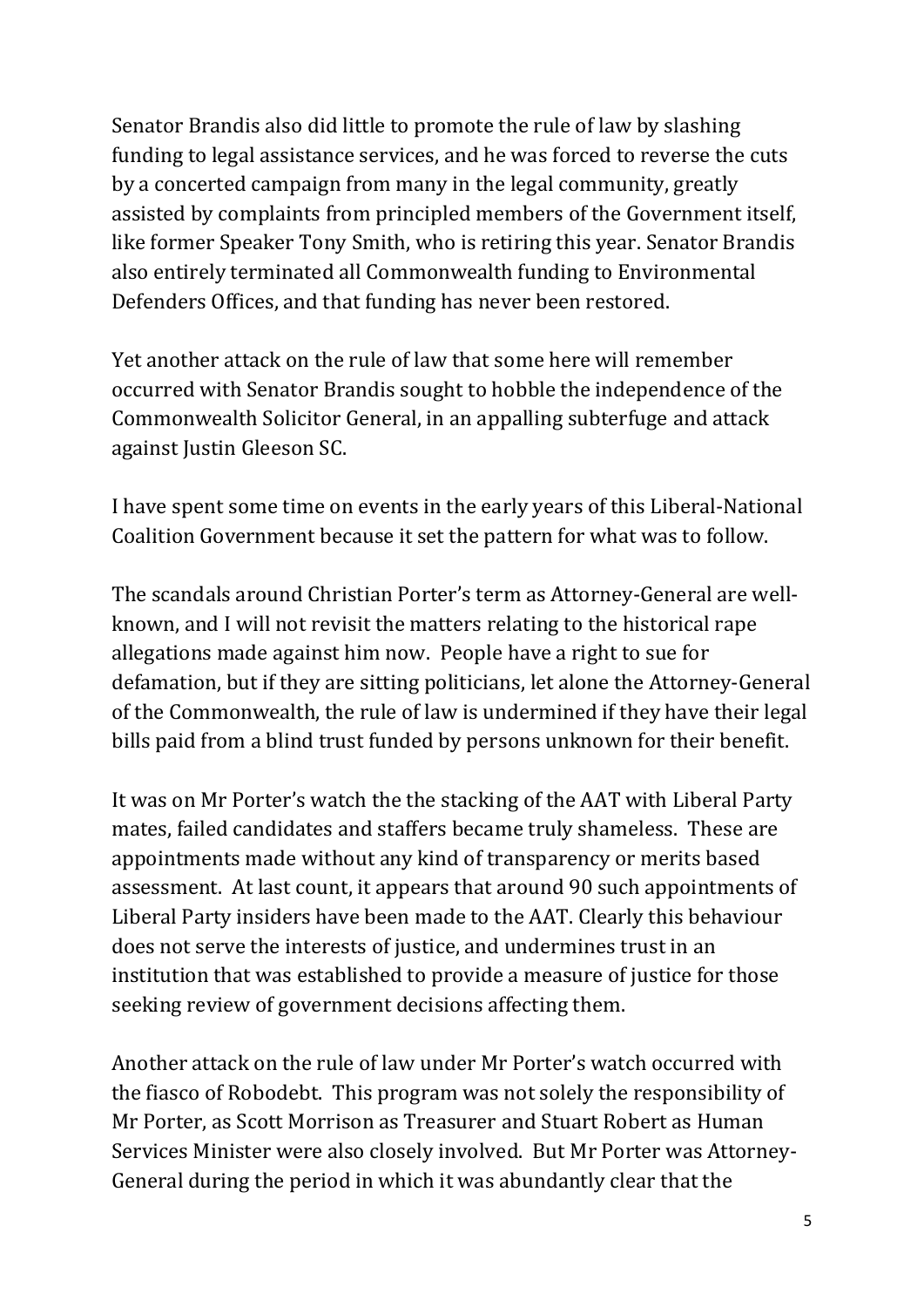program was not only cruel and unethical, but also unlawful. Multiple decisions were made by members of the AAT highlighting the unlawfulness of the program. Yet the Government continued with Robodebt, only abandoned its unlawful program when faced with a class action, at which point the Government settled for \$1.2 billion rather than risk the truth of the program and what they knew about it being aired in open court.

Mr Porter was also responsible for the delivery – or should I say nondelivery – of the national anti-corruption commission that he and the Prime Minister promised Australians in December 2018. Needless to say, nothing was delivered over the years that followed but a cynical proposal for a cynical cover-up commission, and an increasingly desperate series of excuses for failing to introduce legislation to the parliament for debate.

I could say much more about Mr Porter's tenure at Attorney-General, but I will stop there, to reflect briefly on the current Attorney-General has brought to the role.

And in fairness to Senator Cash, I think it's more a case of what she hasn't done as Attorney-General than what she has done. I don't believe she has done as much damage to the rule of law as her predecessors.

Senator Cash certainly came to the role with some baggage, having declined to cooperate with an AFP investigation into unlawful leaks of information from her own office about a police raid on a union office. This was a Minister who had to be concealed behind a white board lest she be filmed or asked questions about those raids by media, which does not exactly build public confidence in a future Attorney-General.

As Attorney-General, Senator Cash has certainly continued the same shameless appointments of Liberal Party insiders to the AAT, which included making new appointments in the days before the election was called and extending the terms of Liberal mates whose terms had not yet expired for up to seven years.

In terms of failure to deliver, Senator Cash has truly delivered. She took over responsibility for delivery of the National Anti-Corruption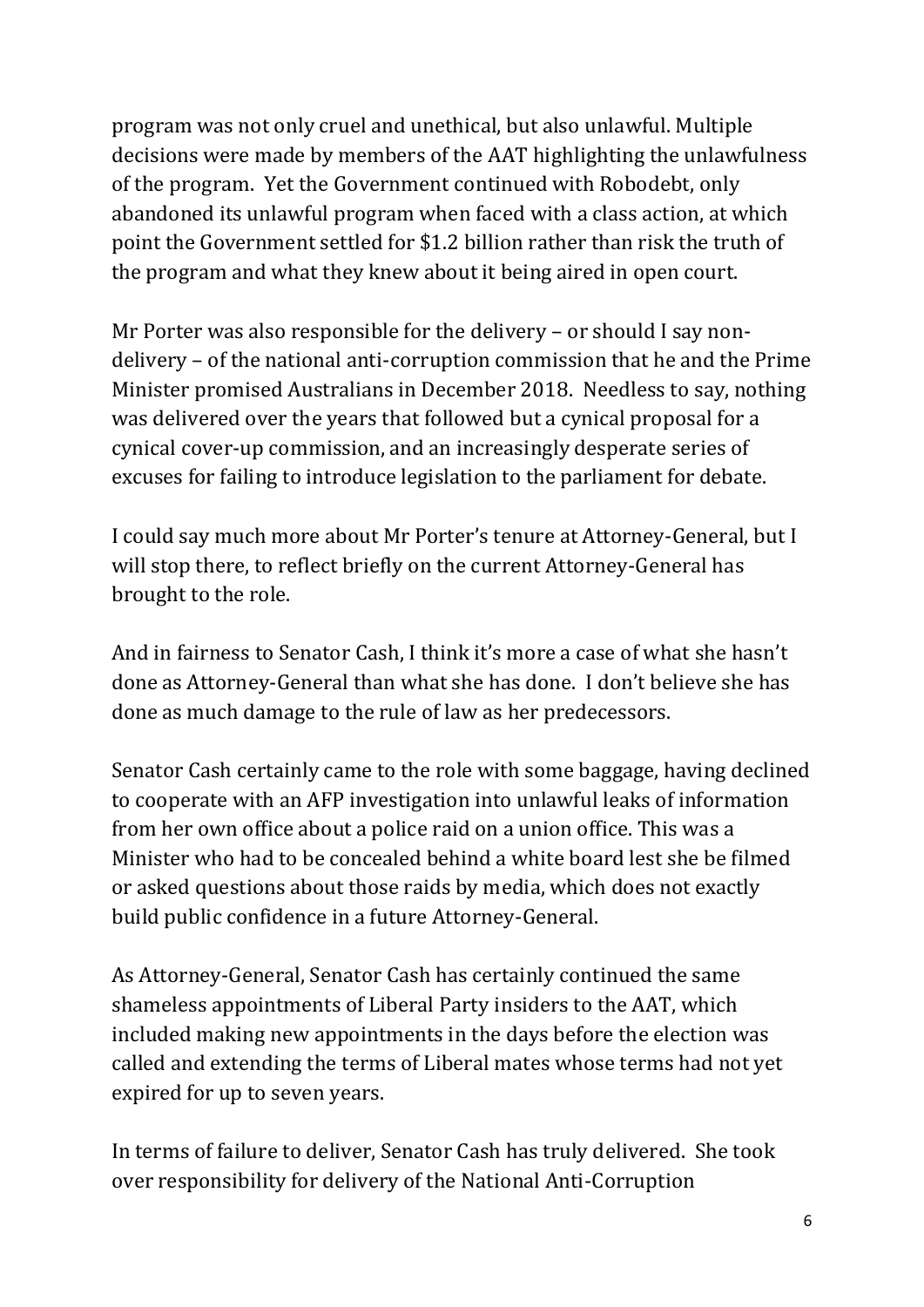Commission from Mr Porter, and achieved precisely nothing but a new excuse for inaction. She said the Government had a bill, but for reasons unexplained, and indeed, inexplicable, the Morrison Government could not introduce that bill unless the Labor Opposition would first agree to pass it without amendment.

Senator Cash also promised to fully implement the Respect@Work Report, but only managed six of the fifty-five recommendations, dissembling about the failure to implement key recommendations, in particular, the positive duty on employers to prevent sexual harassment in their workplaces. Senator Cash assured everyone there was no need for such a duty because it already exists, implying that unlike the Morrison Government, Commissioner Jenkins and the hundreds of experts who made submissions to her inquiry just don't understand what's needed to deal with the scourge of workplace sexual harassment.

Over the last six months Senator Cash also spearheaded the Government's supposed Social Media (Anti-Trolling) bill. That bill was in fact a defamation reform bill, as its original title, that they forgot to remove from the Explanatory Memorandum, made clear. It takes a certain perverse skill to draft a piece of legislation that everyone hates, even those who will benefit from it, but Senator Cash managed it with this bill. A bill so utterly unfit for both in its stated and unstated purposes that it was described by Sue Chrystanthou SC as a 'trolls' charter' and by another leading defamation law expert as the worst conceived and drafted piece of defamation law reform he had ever seen. As it happens, the Prime Minister, who deeply hates the accountability that Parliament exposes him to, scheduled only a handful of sitting days for both Houses of the Parliament prior to the election this year and did not leave enough time for Senator Cash's bill to pass either House.

Now I hope I have not been unduly unkind to the recently past and current Attorneys-General of the Commonwealth. And I know that what matters to many of you is what Labor would do in office that would change things.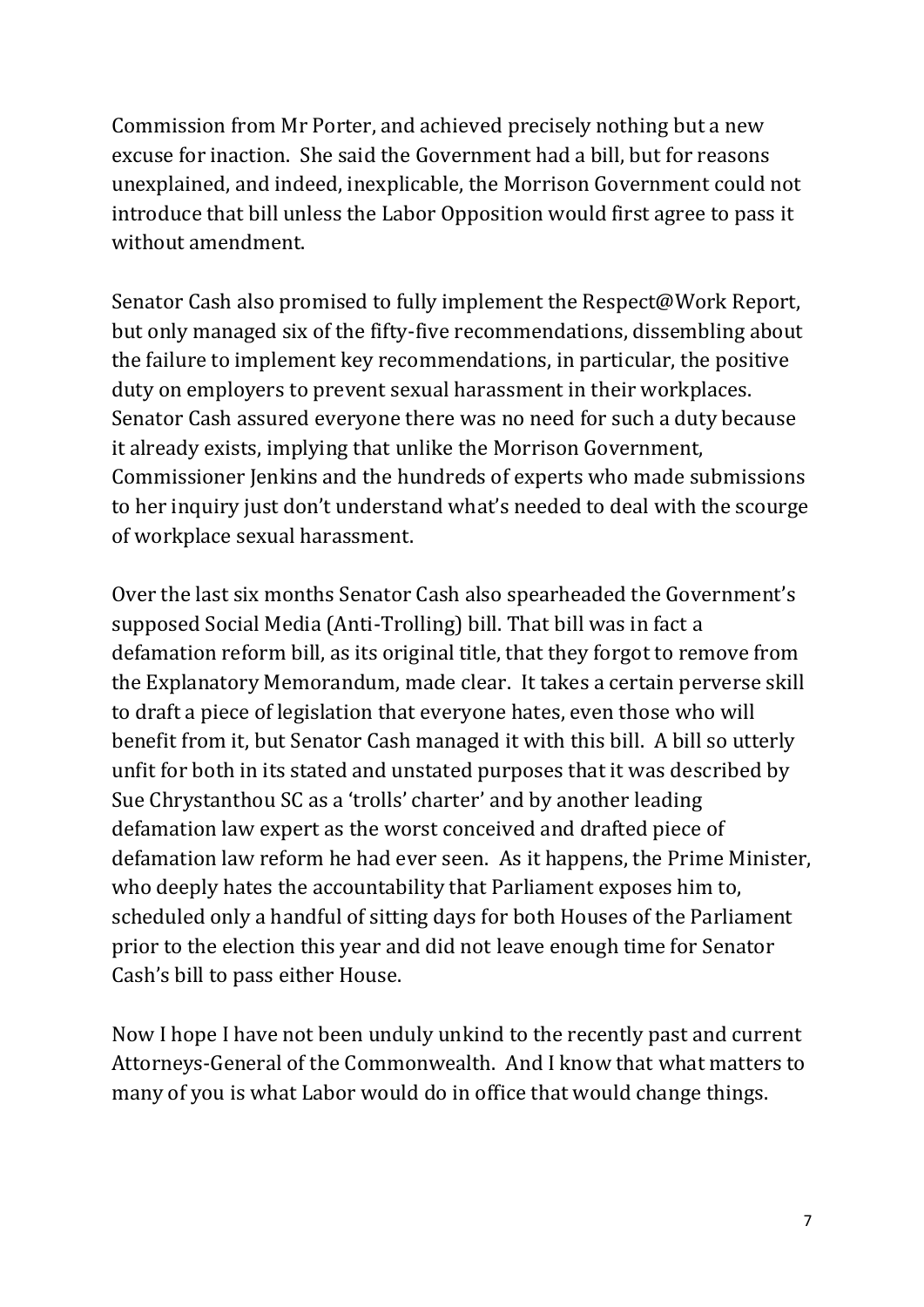### **My vision for the future**

It is clear there is a great deal of work to do in the Attorney-General's portfolio, If we win, and if I once again have the honour of serving this nation as Attorney-General I will be very busy indeed.

I will briefly outline three key matters that I would be working on from week one. The first could be described, with some regret by me, as repair work. Just a few of the matters that I would be looking to commence repair work on include:

- Restoring integrity to the process of appointments in the portfolio by returning to the transparent, merit-based system for appointments we practiced when last in government, including for position on the AAT and for commissioners of the Australian Human Rights Commission;
- Getting on the with the work of implementing the recommendations of Sex Discrimination Commission Kate Jenkins' Respect@Work Report, including a positive duty on employers to prevent sexual harassment in their workplaces;
- Working to strengthen the legal assistance sector, in part with respect to its resourcing, but also in seeking to reduce the administrative and bureaucratic burdens the sector appears to have been increasingly mired in over recent years. It's good that Senator Cash has been able to make some small increases in legal assistance funding, but I can't help but comment that a small proportion of the more than \$20 billion the Morrison Government wasted on giving wage subsidies to companies that were making a profit during the Covid lockdowns could have fixed the funding shortfall in the legal assistance sector for the next decade.
- Returning to the process of law reform in other areas which have been neglected, including native title, copyright, privacy, whistleblower protection, defamation and freedom of information.

The second major matter I will immediately be turning my attention to is constitutional reform. The Uluru Statement from the Heart, delivered almost five years ago now, was a generous offer for partnership and a real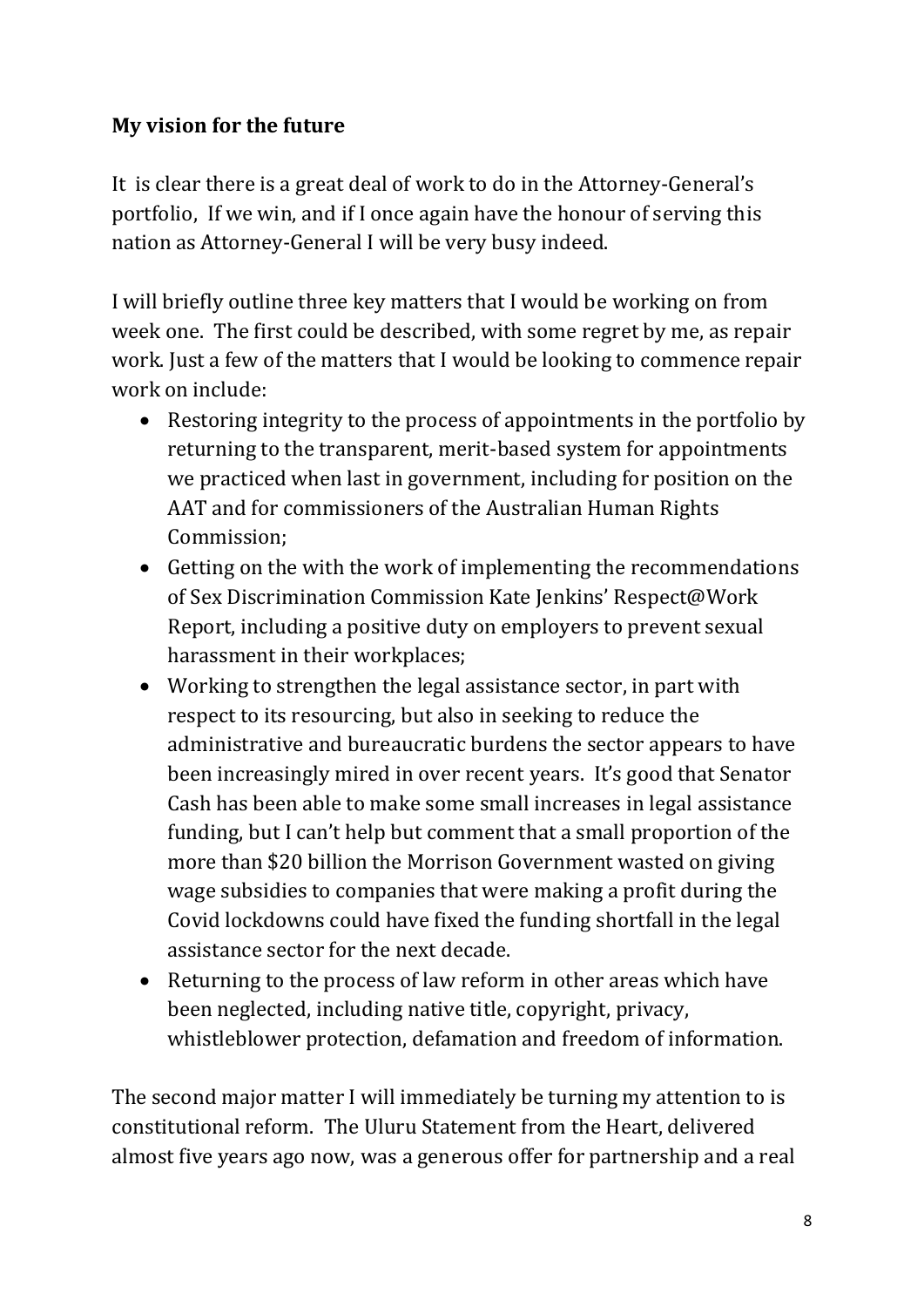chance for us to pursue meaningful reconciliation as a nation. That Statement calls for Voice, Treaty and Truth and we in Labor support that statement in full. 

We have made clear that if elected, Labor will be progressing a referendum to put a Voice to Parliament in the Constitution as a matter of priority. I have been involved in work to pursue indigenous justice for my entire working life, from my first job as a 23-year old field officer for the Northern Land Council, to representing the Stolen Generations against the Commonwealth as a barrister. As a federal politician I have retained my passion for working with our first Australians toward reconciliation and justice, and if elected, I am committed to continuing that work by establishing the Voice to Parliament.

I also note that Labor is also committed to establishing a Makarrata Commission to work with the Voice to Parliament on a national process for Treaty and Truth-telling, although in keeping with he wishes of the communities that gave us the Uluru Statement from the Heart, those are tasks that will follow the establishment of the Voice to Parliament.

## *The National Anti-Corruption Commission*

The third matter to which I would immediately turn my attention if Labor is returned to office is a matter that illustrates the gulf between the two parties of government and that is a National Anti-Corruption Commission.

It is now well over three years since the Morrison Government first promised what they called a "Commonwealth Integrity Commission". The fact is, Mr Morrison and Mr Porter were dragged kicking and screaming to make the announcement in December 2018, with Mr Morrison having jettisoned Mr Turnbull's work on the proposal that was well underway when he took over the Prime Ministership, and which Mr Morrison had described as a 'fringe issue'.

That election promise has now been comprehensively broken by Mr Morrison. The Prime Minster and the members of his government are so terrified of what a National Anti-Corruption Commission would uncover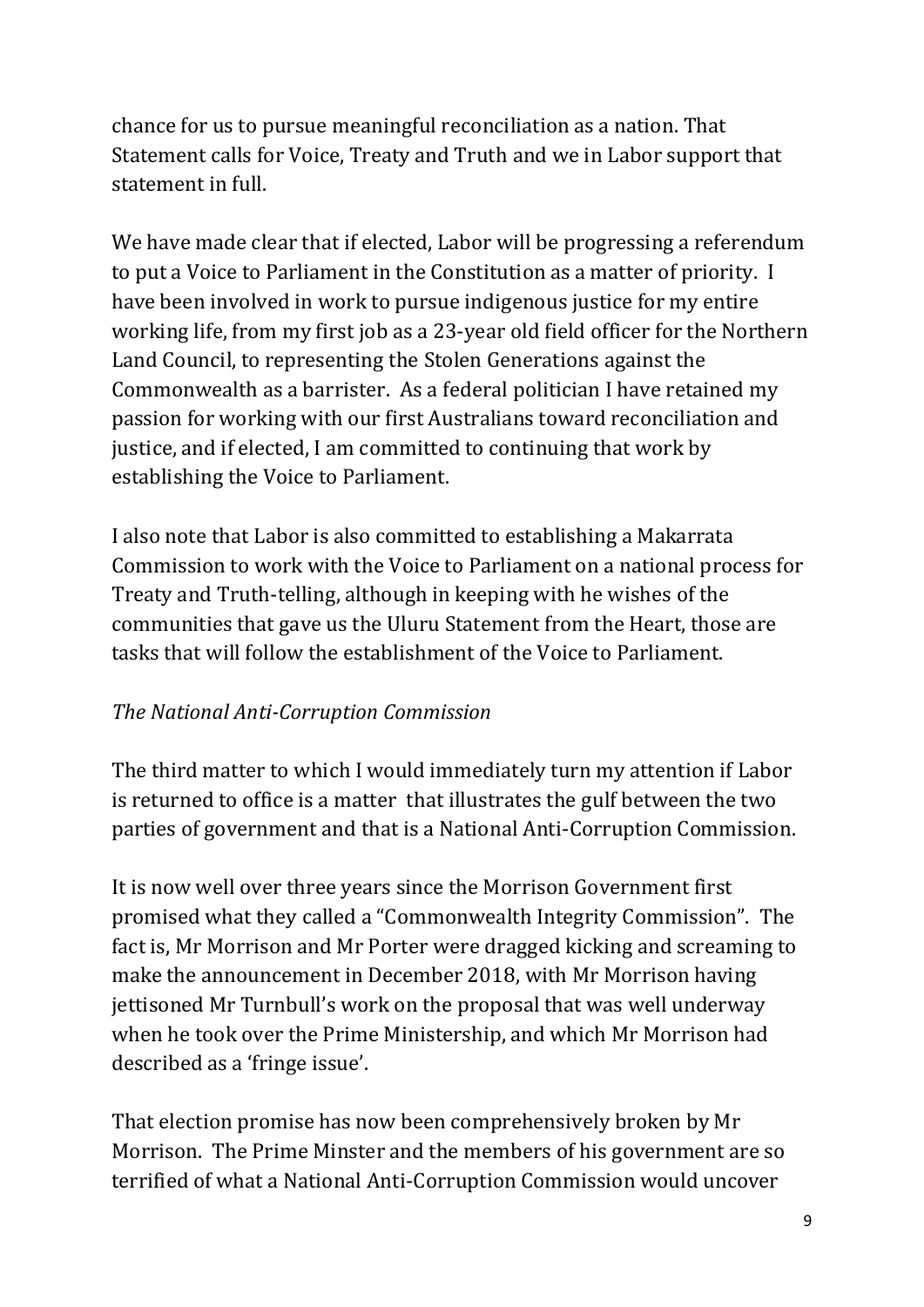that they didn't even have the courage to introduce legislation into the Parliament to commence debate on such a body.

One point I want to be very clear about in this context is that we in Labor are not saying that one side of politics is dirty and the other is pure. Of course we do have some very strong views about the stench of corruption now surrounding the Morrison Government. But the point I am making now is that the purpose of national anti-corruption commission is to stamp out corruption in government wherever that corruption arises, and to hold all members of the government, including *all* politicians, to account.

That's why a national anti-corruption commission worthy of its name must be powerful. That's why it must be well-resourced. And that's it must be independent of government.

Which is precisely what I and my party are proposing to legislate for by the end of this year, should we win government at the coming election.

Because we in Labor believe that tackling corruption and promoting integrity in government go to the heart of the rule of law in our nation, and so are essential to restoring public trust in the federal government.

Every government in Australia except the federal government is subject to the jurisdiction of an independent anti-corruption commission, designed to keep it accountable and ensure that it acts in the best interests of its people. Only the Commonwealth Government, the Government of Mr Morrison, claims there's no need for it to be held accountable.

I regret to say that just as the ever-growing list of scandals surrounding the Morrison Government shows why Australia needs a powerful and independent anti-corruption commission, that very same list is why Mr Morrison and his colleagues have spent the last three years doing everything they can to stop such a body from being established.

Many of you would be aware that the Government did belatedly put forward a draft bill setting out its proposed model for a 'Commonwealth Integrity Commission'. However, the "integrity" commission they proposed